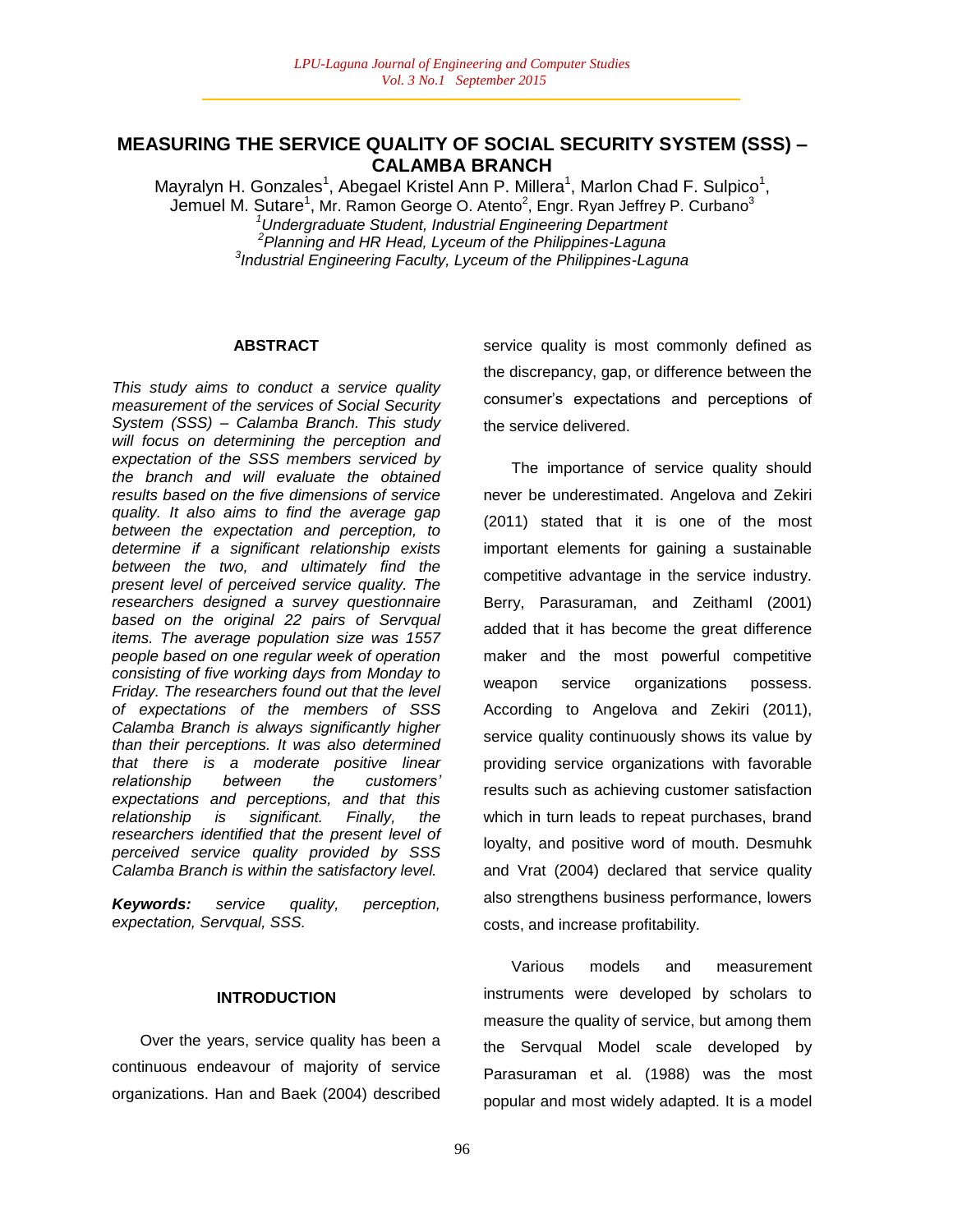that measures the gap between a customer"s expectations and perceptions of the service received. It is composed of five dimensions of service quality namely; tangibility, reliability, responsiveness, assurance and empathy, with 22 pairs of expectation/perception items evenly distributed and aligned to each of these five dimensions. (Ilhaamie, 2010)

Servqual Model has demonstrated success over several service industries. Various studies in hospitals (Sohail, 2003), in banking (Mohammad &Alhamadani, 2011), in hotels (Markovic&Raspor, 2004), and even in public services (Munhurrun, Bhiwajee, & Naidoo, 2010) using Servqual Model indicate that goals such as identifying the strong and weak points of the service, pinpointing the most important dimension of quality for the specific service, and examining the level of service quality were met (Ilhaamie, 2010). It has also been the basis for making improvements for existing services. According to Parasuraman, Berry, and Zeithaml (2001), in terms of reliability and validity, literature supports that the scale is generic and has good reliability and validity.

The quality of services in the public sector has been a growing concern in the Philippines. Munhurrun, Bhiwajee, and Naidoo (2010) stated that the public sector is responsible and accountable to the citizens and the community. According to Mokhlis, Aleesa, and Mamat (2011), like most service organizations, the public sector is not exempted from improving the quality of its services in a continuous basis. Philippine government services are usually criticized for having slow processes, outdated

service equipment, and run-down facilities. Most of these criticisms lead to conclusions that link it to corruption in the public sector. However, the citizens do not have a regular means of expressing their expectations and justifying their satisfaction or dissatisfaction on public services in quantifiable terms, and in turn, the public sector also does not have a regular means of identifying the satisfaction of their customers in quantifiable terms. This creates an opportunity for the adaption of Servqual Model in a Philippine public service scenario. It is important for the Philippine public sector to maintain its credibility and reputation so they should allow the citizens to voice-out their satisfaction or dissatisfaction and hear them out. Literature clearly supports the use of Servqual Model in the public sector.

The Philippine Social Security System (SSS) is a privatized social insurance program for Filipino workers in the private sector. Despite being privatized, it is still a state-run firm. Lately, Abelgas (2013) stated that SSS has been bombarded by the Commission on Audit (COA) with criticisms pertaining to performance issues such as having a snail paced processing and payment despite the computerization of the processes and a snail paced payment of death, disability, and retirement benefits. Remo (2012) added that SSS extends excessive amount of loans with a significant delinquency rate. According to Castillo (2013), SSS is also facing criticisms on the issue of not having enough funds for covering future benefits and issuing a contribution hike as a countermeasure. Austero (2013) also noted the issue on the SSS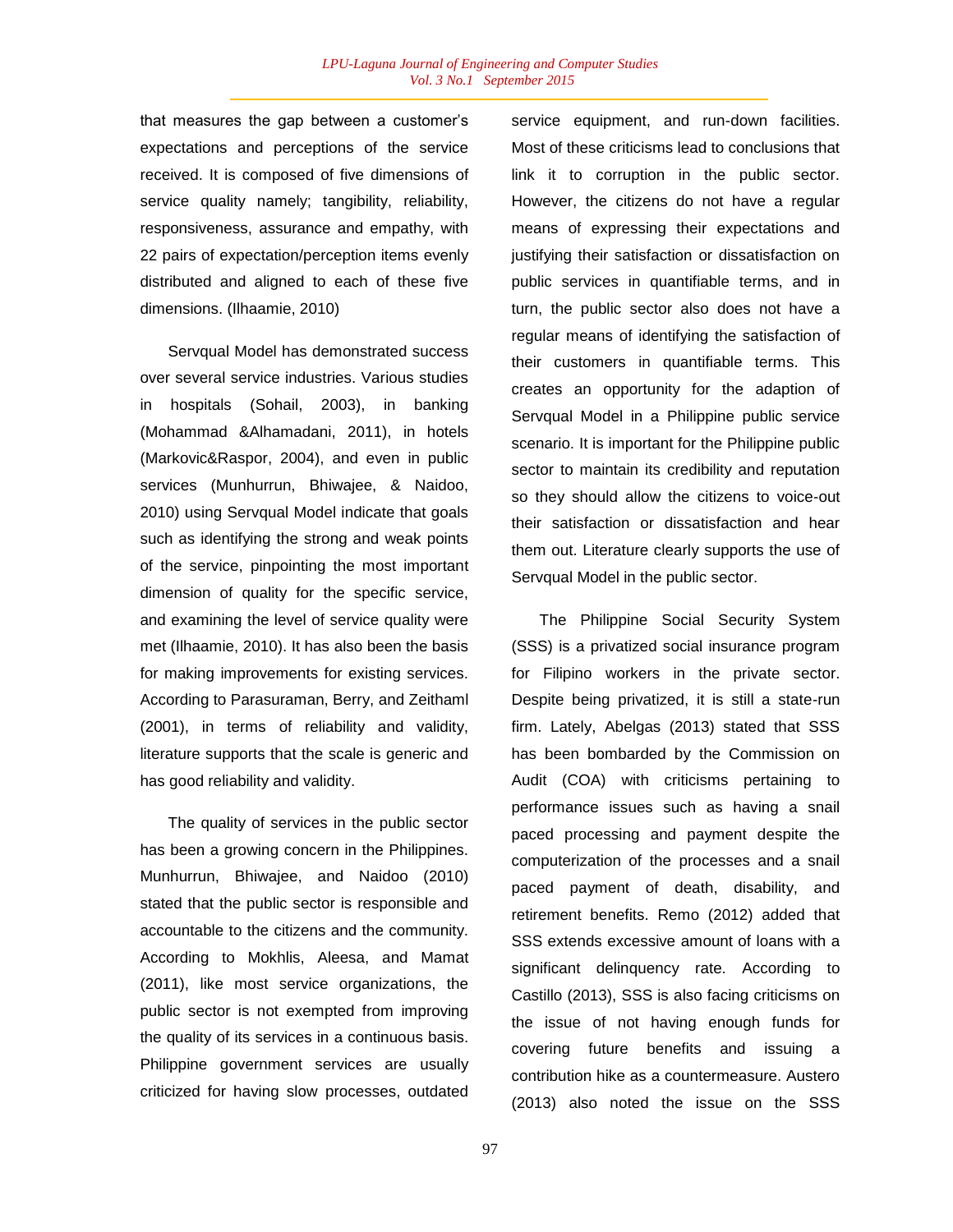directors" bonuses amounting to millions of pesos which was later justified by the president and CEO that it was a reward for the agency"s good performance in 2012. These issues are enough to raise questions on customer satisfaction regarding the services received and the question of whether the insurance firm is doing its job right and providing satisfactory services to its customers.

Measuring the service quality of SSS with Servqual Model is a good way to express the impression of the members about the services received and the members' expectations of them. For professionals, non-professionals, and voluntary contributors, it is their right to have a means of expressing themselves without resorting to vocal means and the better way to do is by showing it in numbers. As future professionals and contributors, it is also within the concern of the researchers and the other students to know the level of service quality SSS provides, for it will have an impact on their future corporate lives; on making decisions like entrusting the future to insurance benefits because the firms" service quality is good or not relying on insurance benefits since the firms" processes are slow and unreliable; and in having conclusions on what to expect from the Philippine public sector.

The SSS Calamba Branch was selected as the locale of the study. It is the branch in Laguna with an average daily population of 1556 people. Since the researchers are from Laguna and the research will serve as an undergraduate requirement for completing a degree in Lyceum of the Philippines – Laguna, the closest branch with the most population was chosen. In the future, the researchers and other students of the institution will be members and contributors to the insurance agency and most of them will experience the services of the selected branch. They need to have a good idea of what to expect from the branch and how the branch performs in the present. The topic and the area of study was carefully decided on with the consideration of providing SSS members in Laguna with a way to express their expectations and perceptions of the services received; the management with a way to determine the customers" expectations and measure their performance; the future researchers, on the subject with a reference; and the future members and contributors, with information about what to expect from the branch based on its present performance. As a proof that the study is really important, the SSS Calamba Branch even bothered to let the executives of the branch talk with the researchers about the conditions they need to agree on before the approval of the study. The management set a condition that the researchers should provide them with a copy of the final paper so that they can use it for improvement references.

#### *Statement of the Problem*

The researchers will analyze the issues on the services of SSS Calamba Branch then will relate it to the measurement methods of Servqual model. Specifically, the study will seek assurance to the following questions:

1. What is the demographic profile of the respondents in terms of: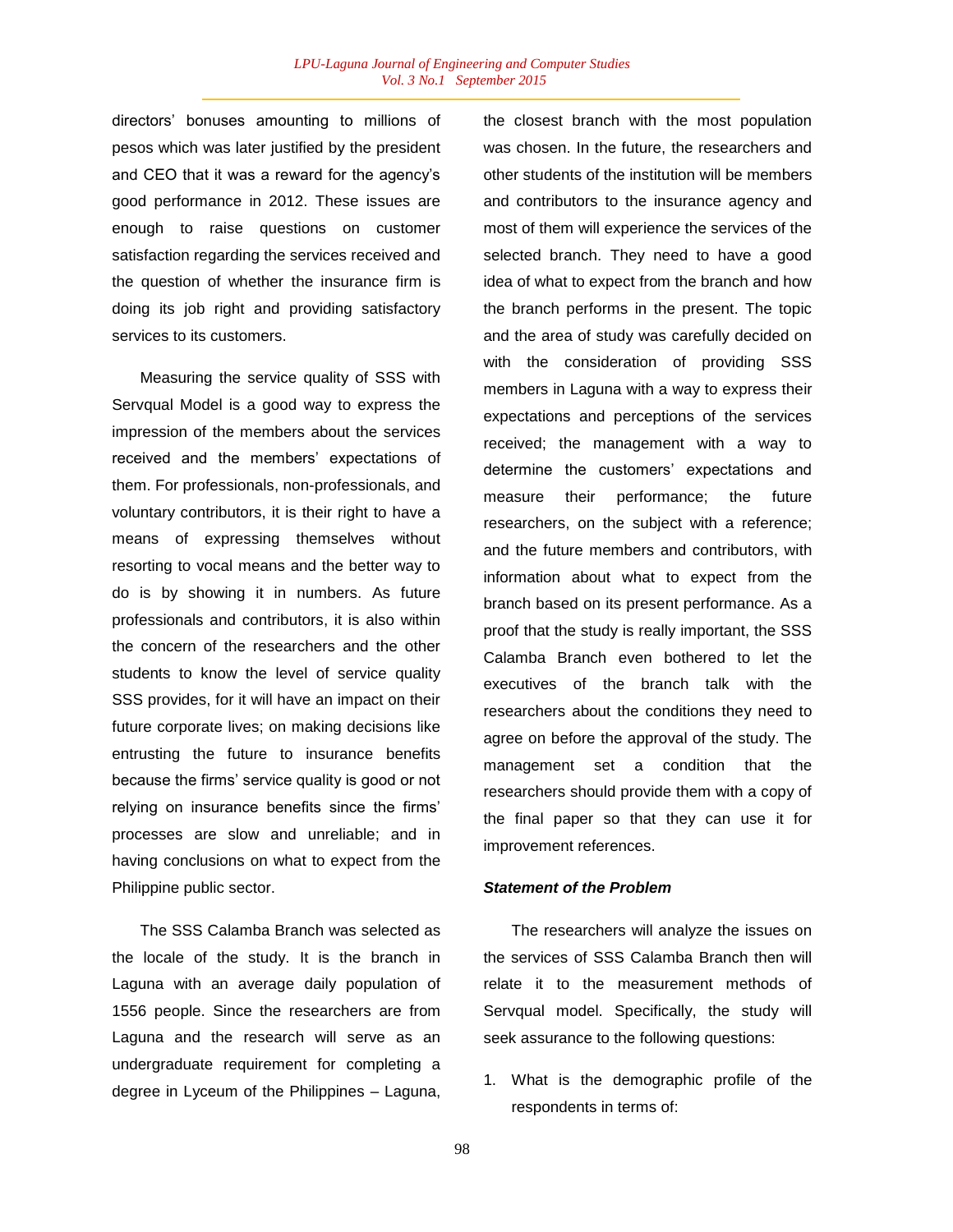- 1.1.Age;
- 1.2.Educational Attainment;
- 1.3.Gender; and,
- 1.4.Service Category.
- 2. How do the level of expectations and level of perception of customers of SSS Calamba Branch be compared in terms of the following:
	- 2.1.Assurance;
	- 2.2.Empathy;
	- 2.3. Reliability;
	- 2.4. Responsiveness; and,
	- 2.5.Tangibility.
- 3. What is the average gap between the customers" expectation and customers" perception on the services rendered?
- 4. Is there a significant relationship between the customers" expectations of the services and their perception of the actual services received?
- 5. What is the present level of perceived service quality provided by SSS Calamba Branch?
- 6. What recommendations for improvement can be proposed from the findings of the study?

## *Hypothesis*

The present study aims to prove the following hypothesis through the results of data analysis to help the researchers draw out conclusions and propose recommendations:

H0: There is no significant relationship between the customers" expectations and perceptions of service quality.

### **METHODOLOGY**

#### *Theoretical Framework*



The figure shows the Servqual Model developed by Berry, Parasuraman, and Zeithaml (2001). It shows the process of measuring the perceived service quality by determining gap between the customer"s expectation and perception. The structured questionnaire is a pair of 22 expectation/perception questions designed to capture the five dimensions of service quality: reliability which refers the ability to perform the promised service; assurance which refers to the knowledge and courtesy of the employees and their ability to inspire trust and confidence; tangibility which refers to the appearance of physical facilities, equipment, personnel, and communication materials; responsiveness which refers to the willingness to help customers and the promptness of service; and empathy which refers to the individual caring attention given by the firm to its customers. After the customers' expectations and perceptions have been determined through the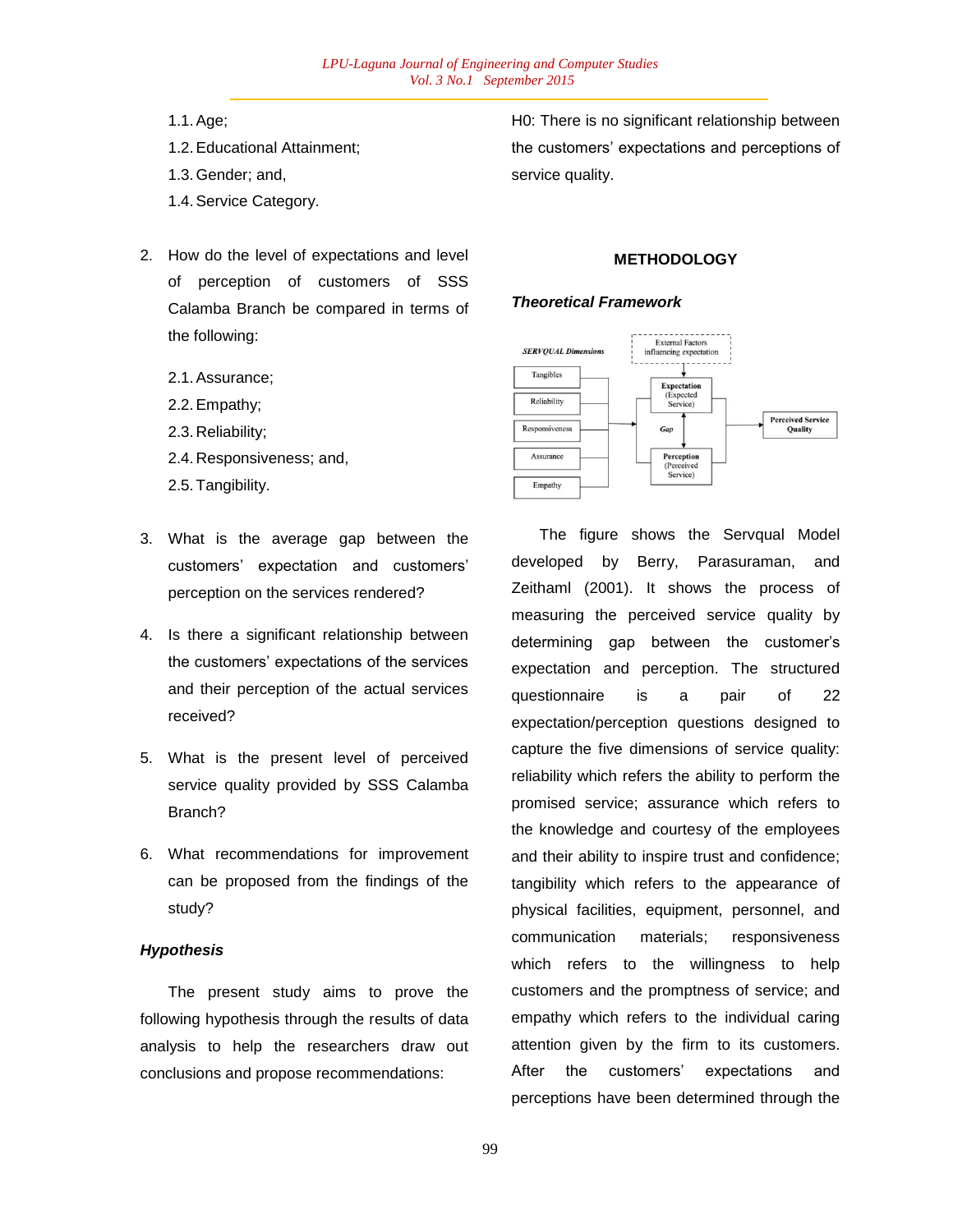questionnaire, the gap between each pair of expectation and perception items under each dimension will need to be determined. After determining the gap between each of the 22 pairs, the average gap score for each dimension will be determined. Finally, the average gap score of all five dimensions will be computed in order to determine the average Servqual score which is also the measure of the perceived service quality. The broken lines boxing the external factors signifies that in conducting a study using a Servqual model, the external factors may or may not be considered depending on the situation.

### *Research Methodology*

The research study used descriptive survey fulfilling the research objectives. A descriptive survey is used whenever the subjects vary among themselves and one is interested to know the extent to which different conditions and situations are obtained among the subject. The researchers attempted to measure the customers' perception of service quality in the context of public insurance services. The review of related literature shows that among the numerous methods of measuring service quality, Servqual is the most popular and widely used. The questions used in Servqual capture the five dimensions of service quality namely; tangibles, reliability, responsiveness, assurance, and empathy. Minor modifications are allowed on the Servqualitems, however, caution should be exercised in making modifications for it could affect the integrity of the scale. Modifications must be within the stated guidelines to maintain the integrity of the instrument. In this research, seeing as how the dimensions and their corresponding survey questions properly apply to the area of public insurance services, the researchers decided to use the original set of survey questions without making any modifications.

#### *Sample Size*

From the average population of 1557 people per day, using Slovin's formula and selecting a confidence level of  $95\%$  (e = 0.05) the sample size obtained was 318 people. This means that 318 respondents are needed to be selected to give their opinion which will represent the whole population.

#### *Sampling Design and Technique*

The researchers decided to use stratified random sampling in facilitating the sampling of the determined sample size. Since the population was derived from different service counters which can be considered as the division of the population or the strata, stratified random sampling is the most appropriate sampling technique to use. The percentage of the total population for each counter was computed and then multiplied to the total sample size to derive the number of random samples to be taken on each counter. Doing this will give the advantage of capturing the key population characteristics in the sample

#### *The Subject*

The selected respondents are the members and the new-applicants of SSS Calamba Branch Office. On the average, there were 310 members per week doing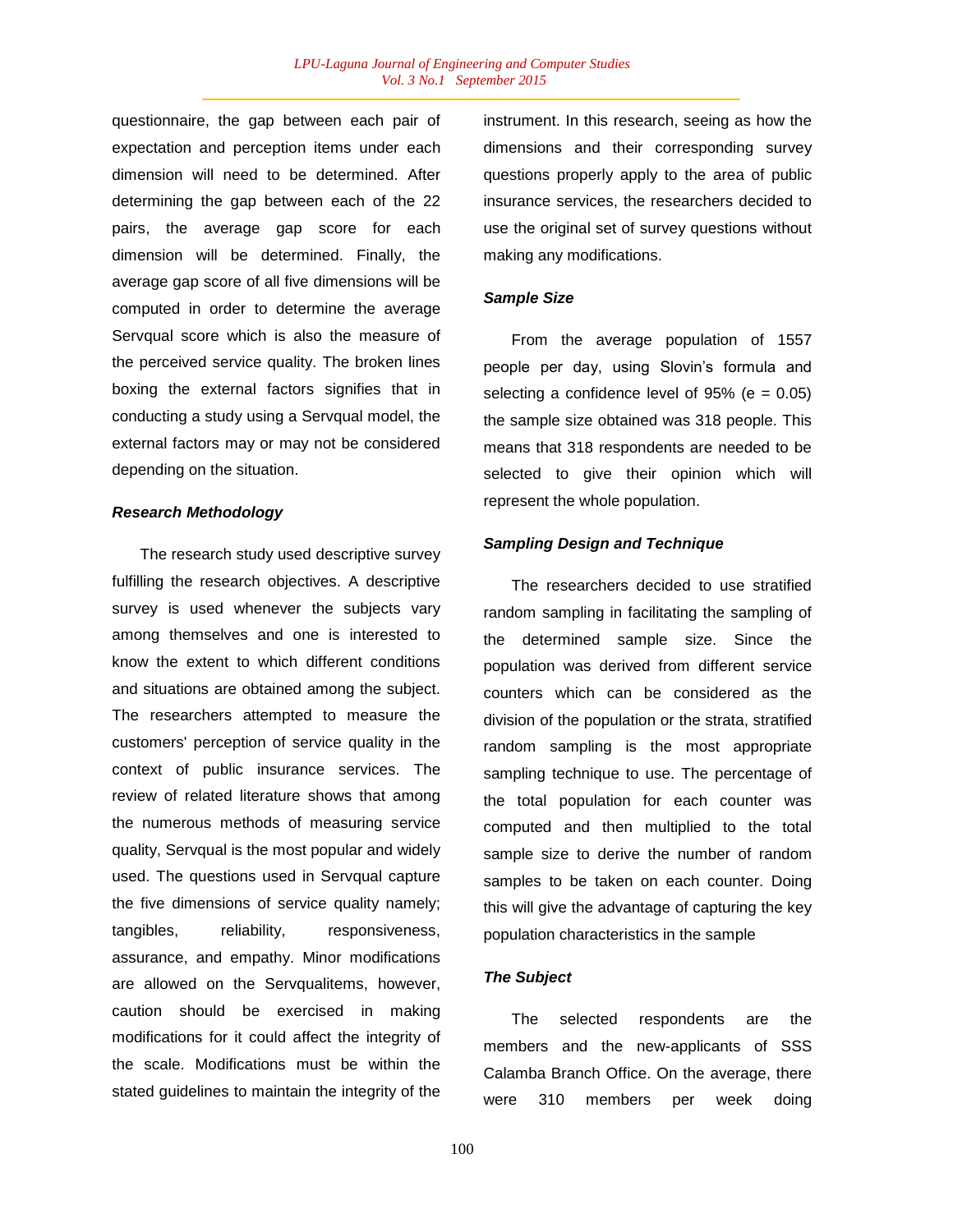transactions with the tellering section where payments are made. On the medical section where the members file for maternity, sickness and disability claims, there are about 198 members on average per week. On the Unified Multi-Purpose ID Capture Section, there are about 160 members lining up per week in order to get their pictures taken. On the E-web Center and the Administrative Section, there are about 64 members per week. On counters 1, 2, and 3 where the corporate transactions are made, there are 114 members per week, on the average. On counter 4, there are about 107 members per week filing for the issuance of SSS numbers and registration of employers. There are about 381 members per week on counter 5 where salary loan forms are received. On counter 6 there are about 76 members per week receiving funeral, ACOP, and death claims. And on counter 7, there are 144 members on average per week lining-up for senior citizen, persons with disabilities (PWD), and retirement claims. Among these people, samples will be chosen at random to eliminate any possibility of bias but keep in mind that there is a specific number of random samples allowed for each service counter.

#### *Research Instrument*

A survey was conducted to measure the quality of service in SSS Calamba, Laguna Branch Office. The survey instrument is the original version of Servqual retaining the original five service quality dimensions and the original twenty two items. After assessing each dimension and their corresponding questions for their relevance to the area of application, the researchers found that no modifications are needed in the content of the original questions since they are applicable in measuring the quality of service in public insurance services.

The final instrument used for this survey is composed of the original pair of twenty two expectation/perception questions designed to capture the five service quality dimensions: tangibles, reliability, responsiveness, assurance, and empathy.

The responses were recorded on a 4-point Likert scale from Strongly Disagree to Strongly Agree.

| Rating | Range         | Verbal Interpretation Level of Expectation Level of Perception |                        |                            |
|--------|---------------|----------------------------------------------------------------|------------------------|----------------------------|
|        | $3.50 - 4.00$ | Strongly Agree                                                 | <b>Highly Relevant</b> | Highly Satisfied           |
|        | $2.50 - 3.49$ | Agree                                                          | Relevant               | Satisfied                  |
|        | $1.50 - 2.49$ | Disagree                                                       | Irrelevant             | Dissatisfied               |
|        | $1.00 - 1.49$ | Strongly Disagree                                              | Highly Irrelevant      | <b>Highly Dissatisfied</b> |

The first set of questions was designed to determine the level of service customers" expect from SSS Branches. The second set were designed to capture the customers' perception of the level of service provided by SSS Calamba, Laguna Branch Office.

#### *Validation of Research Instrument*

The research instrument is composed of a set of expectation questionnaire and a set of perception questionnaire based on the Servqual model by Berry, Parasuraman, and Zeithaml (2001). For the validation, Mr. Ramon George Atento, the research adviser; Engr. Rionel B. Caldo, the research coordinator of the College of Engineering; and Dr. Merlita Medallion, the Research Director of Lyceum of the Philippines - Laguna have checked the contents of the questionnaire. They confirmed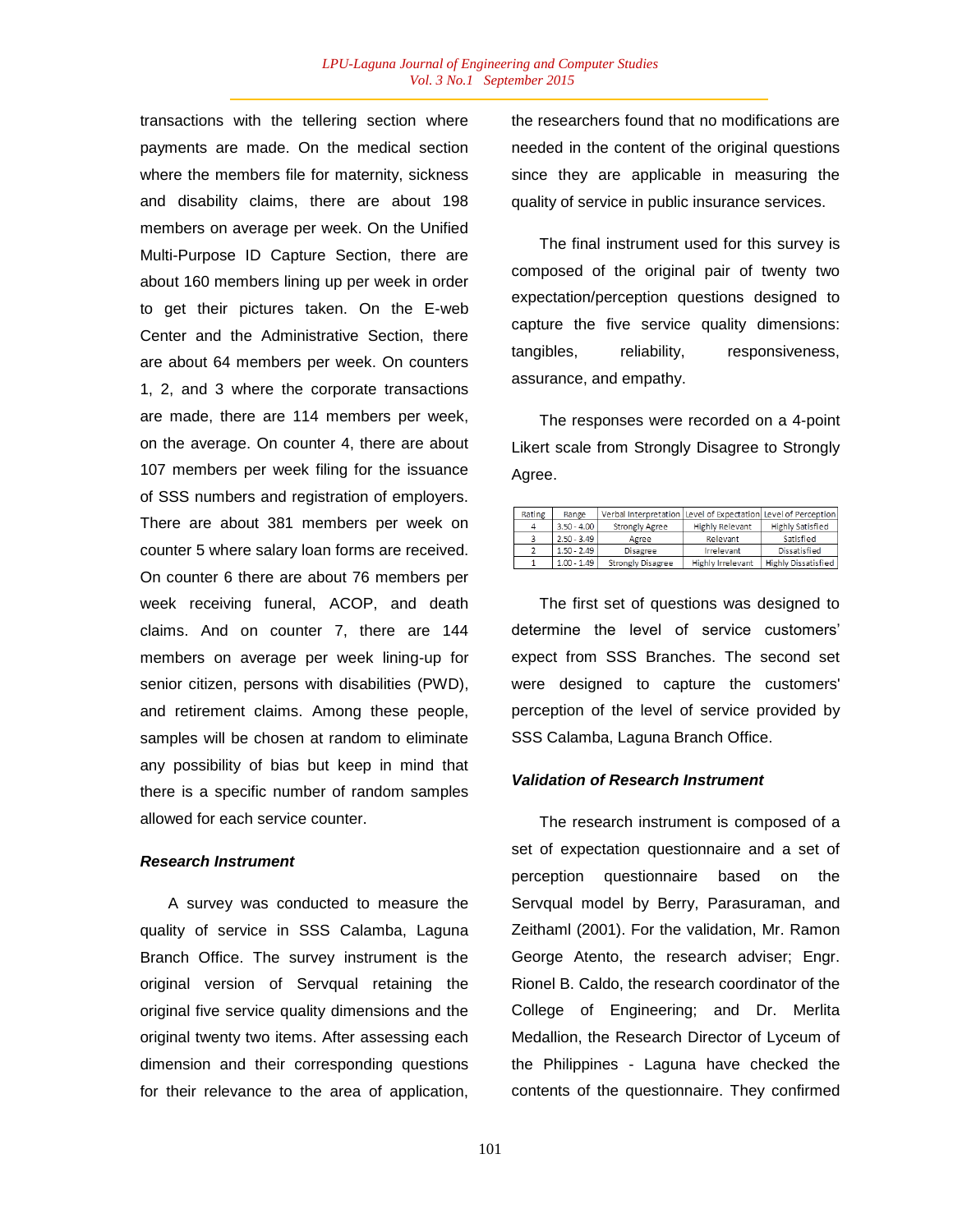that the questionnaire is an adapted scale and concluded that further validation and testing of reliability is irrelevant, since multiple studies have already validated and tested the reliability of the scale. Also, literature supports that Servqual is generic instrument for measuring service quality which has a good reliability, validity, and broad applicability.

### *Data Gathering Procedure*

The researchers went to SSS Calamba Branch Office and talked to the administrator to ask permission to conduct a study on the said branch. Mr. Jonas P. Ariño gave the researchers permission with the condition of keeping the results confidential and providing a copy of the output to the management. For the distribution of questionnaires, the researchers informed the respondents on the purpose of the survey, the benefits of the study's findings to the branch, and the benefits that they will receive from the findings before asking them to participate. The number of questionnaires that will be given at random is based on the required number of random samples computed for each service counter. The researchers waited for each of the questionnaires to be filled-up completely to ensure complete retrieval of the questionnaires. After retrieving the questionnaires, the researchers maked a tally of the responses, tabulated the tally, and processed the data with the proper statistical treatment. The results were interpreted and presented through graphs and other figures.

## *Statistical Treatment*

The following equations were selected as the statistical treatment to deal with the data gathered through the questionnaires and derive numerical values that will provide answers to the problems of the study:

Percentage Formula was used to determine the demographic profile of the respondents, the sample percentage of the respondents was be computed.

$$
p=\frac{f}{N}x100
$$

Where: p= percentage

f= frequency

N= number of items

Weighted Mean was used to determine level of expectations and perceptions of customers. The mean scores for each statement on both sets of questionnaires was computed, the summation of scores for each statement was divided by the sample size. This was also used in determining the present level of perceived service quality through averaging the perception scores of all dimensions.

$$
\bar{x} = \frac{\sum fx}{N}
$$

Where:  $\bar{x}$ =weighted mean

 $\sum fx =$  sum of product of frequency and values

N= total number of respondents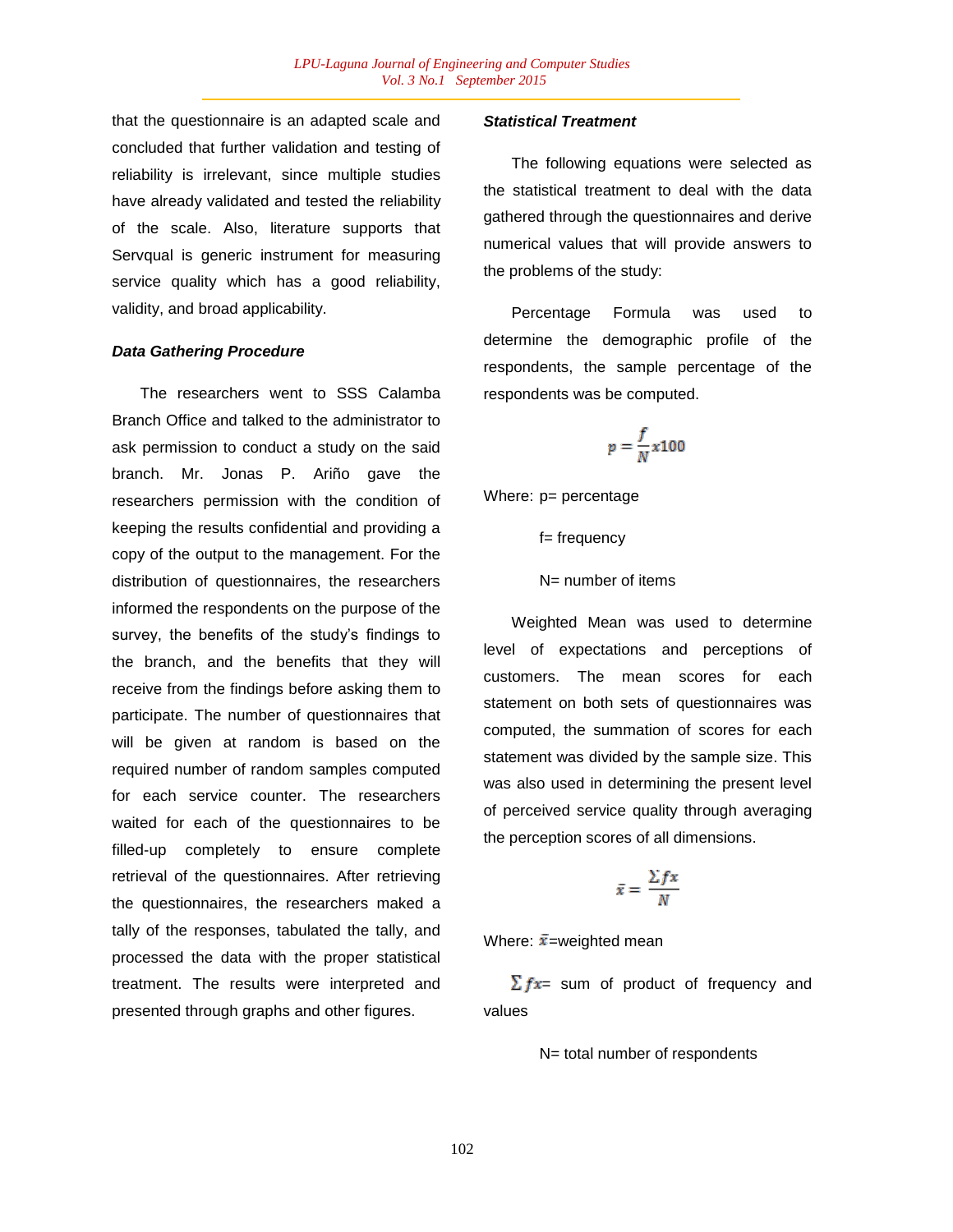Gap Score Formula was used to determine the gap score for each statement, subtract the average expectation score from the average perception score.

Gap Score  $_{statement}$  = Ave. Perception  $_{statement}$  - Ave. Expectation Score  $_{statement}$ 

To determine the average gap score for each dimension, the summation of the average gap scores of each statement was divided with the number of statements in each dimension.

Ave. Gap Score  $\frac{D}{D}$  Cap Score  $\frac{1}{S}$  Cap Score Statement

Pearson Product-Moment Correlation was used to determine whether there is a significant relationship between the customers" expectations and perceptions of the service.

$$
r = \frac{n(\Sigma xy) - (\Sigma x)(\Sigma y)}{\sqrt{(n\Sigma x^2 - (\Sigma x)^2)(n\Sigma y^2 - (\Sigma y)^2)}}
$$

Where:  $n =$  number of pairs of scores

∑xy = sum of the products of paired scores

- $\Sigma x$  = sum of x scores
- $\Sigma y$  = sum of y scores
- $\sum x^2$  = sum of squared x scores
- $\sum y^2$  = sum of squared y scores

# **PRESENTATION AND ANALYSIS OF DATA**

# **Summary of the Level of Customers' Expectations and Perceptions for Each Dimension**

| Dimension      | Expectation | Perception<br>3.38<br>3.31<br>3.33 |  |
|----------------|-------------|------------------------------------|--|
| Assurance      | 3.66        |                                    |  |
| Empathy        | 353         |                                    |  |
| Reliability    | 3.63        |                                    |  |
| Responsiveness | 3.53        | 3.24                               |  |
| Tangibility    | 3.47        | 3.31                               |  |

The assurance dimension is the highest rated both in terms of expectations and perceptions with a mean score of 3.66 for expectation and 3.38 for perception. The reliability dimension comes next in both expectations and perceptions with scores of 3.63 and 3.33 respectively. The empathy dimension is third in expectations along with the responsiveness with a score of 3.53 and also third in perceptions along with tangibility with a score of 3.31. The lowest rated dimension in terms of expectations is tangibility with a score of 3.47 while the lowest rated in terms of perceptions is responsiveness with only 3.24. According to Sachdev and Verma (2004), a study of banking and insurance services show that both services are particularly poor in the responsiveness aspect of service quality. This statement agrees on the results of the present study in which the responsiveness has the lowest perception score. Sachdev and Verma (2004) added that the tangibility dimension was assessed as least important followed by the empathy dimension. This again agrees with the results that shows the tangibility dimension with the lowest expectation score and the empathy dimension with the second lowest.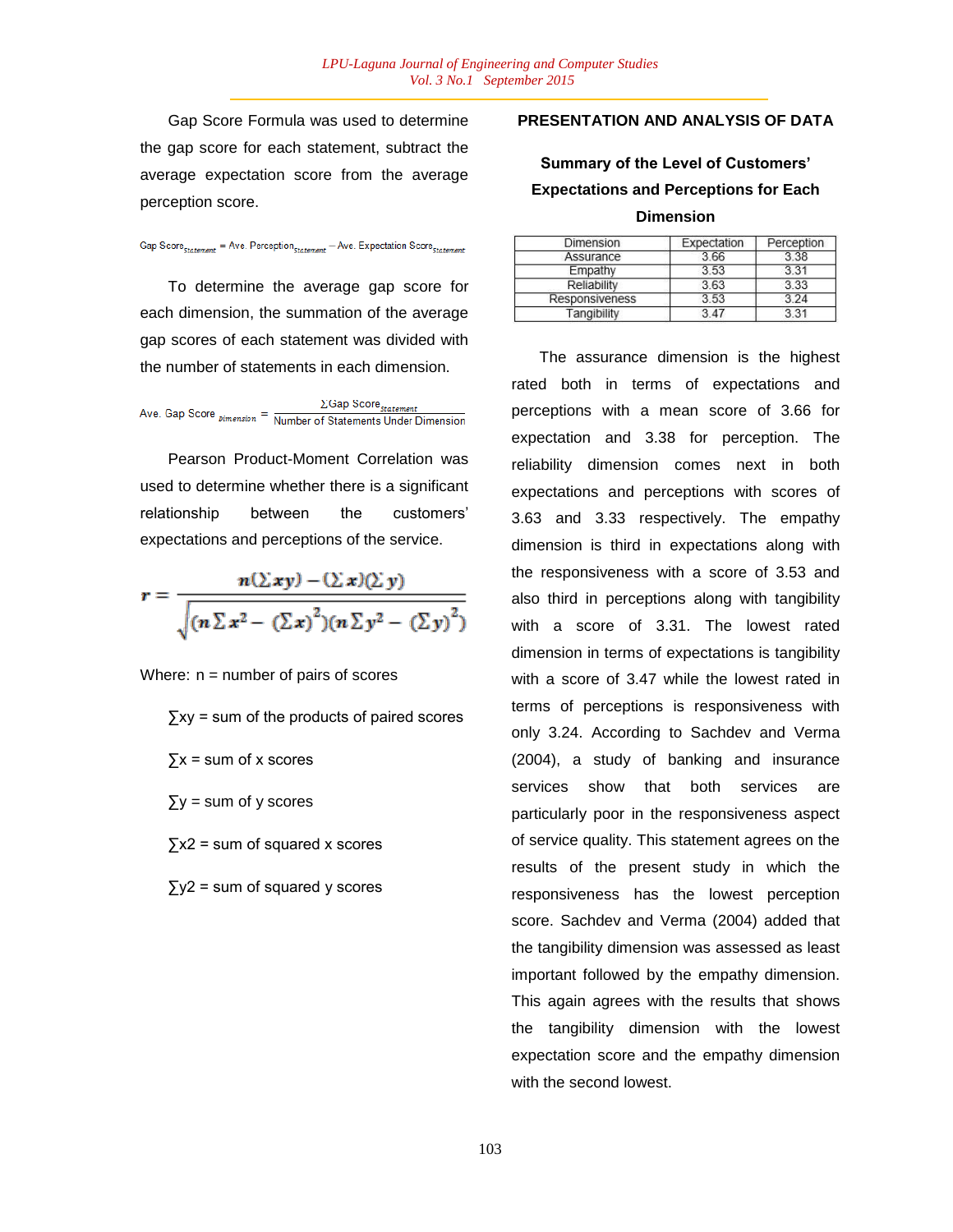# **Average Gap between Expectation and Perception for each Dimension**

| Dimension                 | Average Gap Score |  |  |
|---------------------------|-------------------|--|--|
| Tangibility               | $-0.16$           |  |  |
| Reliability               | $-0.31$           |  |  |
| Responsiveness            | $-0.29$           |  |  |
| Assurance                 | $-0.28$           |  |  |
| Empathy                   | $-0.21$           |  |  |
| Average Overall Gap Score | $-0.25$           |  |  |

Reliability got the largest gap score of -0.31 which means that this aspect of the service deviates the furthest from the member"s expectations, Responsiveness got -0.29 gap score which is the second to the highest, assurance got the third place with the score of - 0.28, Empathy got -0.21 score from the gap and lastly, the tangibility dimension got a -0.16 gap score which is the smallest among the five dimensions of quality, this means that this is where the perceptions are closest to the expectations. The average overall gap score for all dimensions is -0.25 which means the overall expectations exceed the overall perception. In a service quality study conducted by Munhurrun, Bhiwajee, and Naidoo (2010) in the public service, they found that the largest gap existed in the reliability dimension and among the four items in the dimension, the greatest gap existed in the area of providing services at the promised time which are both exactly the same as the result of the current study. The second largest gap existed in the responsiveness dimension which is the same as the result of the current study. However, they differ in the area under the dimension with the largest gap. The third dimension with the largest gap is also the same as the finding in the present study which is the assurance dimension but the area with the largest gap under the dimension differs from that of the present study. In their study, the dimension with the lowest gap is empathy while in the present study; the dimension with the lowest gap is tangibility.

# **Significance of Relationship between Expectations and Perceptions**

|                               | N   | Pearson's r<br>Correlation | Relationship | p            | Decision  | Significance |
|-------------------------------|-----|----------------------------|--------------|--------------|-----------|--------------|
| Assurance Pair                | 321 | 0.498                      | <b>MPLR</b>  | 0            | Reject Ho | Significant  |
| Empathy Pair                  | 321 | 0.513                      | <b>MPLR</b>  | $\mathbf 0$  | Reject Ho | Significant  |
| Reliability Pair              | 321 | 0.402                      | <b>MPLR</b>  | $\mathbf{0}$ | Reject Ho | Significant  |
| <b>Responsiveness</b><br>Pair | 321 | 0.421                      | <b>MPLR</b>  | $\mathbf{0}$ | Reject Ho | Significant  |
| <b>Tangibility Pair</b>       | 321 | 0.461                      | <b>MPLR</b>  | $\Omega$     | Reject Ho | Significant  |

In order to determine whether there is a significant relationship between the expectations and perceptions of the members of SSS Calamba Branch, the researchers went to the institution"s statistician to analyze the data with SPSS software. Pearson's r correlation was used to analyze the relationship between the two variables. For the assurance pair, the computed r-value is 0.498, indicating a moderate positive linear relationship between the expectations and perceptions, and with a pvalue of 0.000 the relationship is proven to be significant therefore rejecting the null hypothesis that there is no significant relationship between the expectations and perceptions. According Ratner (2007), r-values within 0.3 to 0.7 indicate a moderate positive (negative) linear relationship. For the empathy pair, the r-value is 0.513 which is a moderate positive linear relationship validated by a pvalue of 0.000 indicating that the relationship is significant therefore rejecting the null hypothesis that there is no significant relationship between the expectations and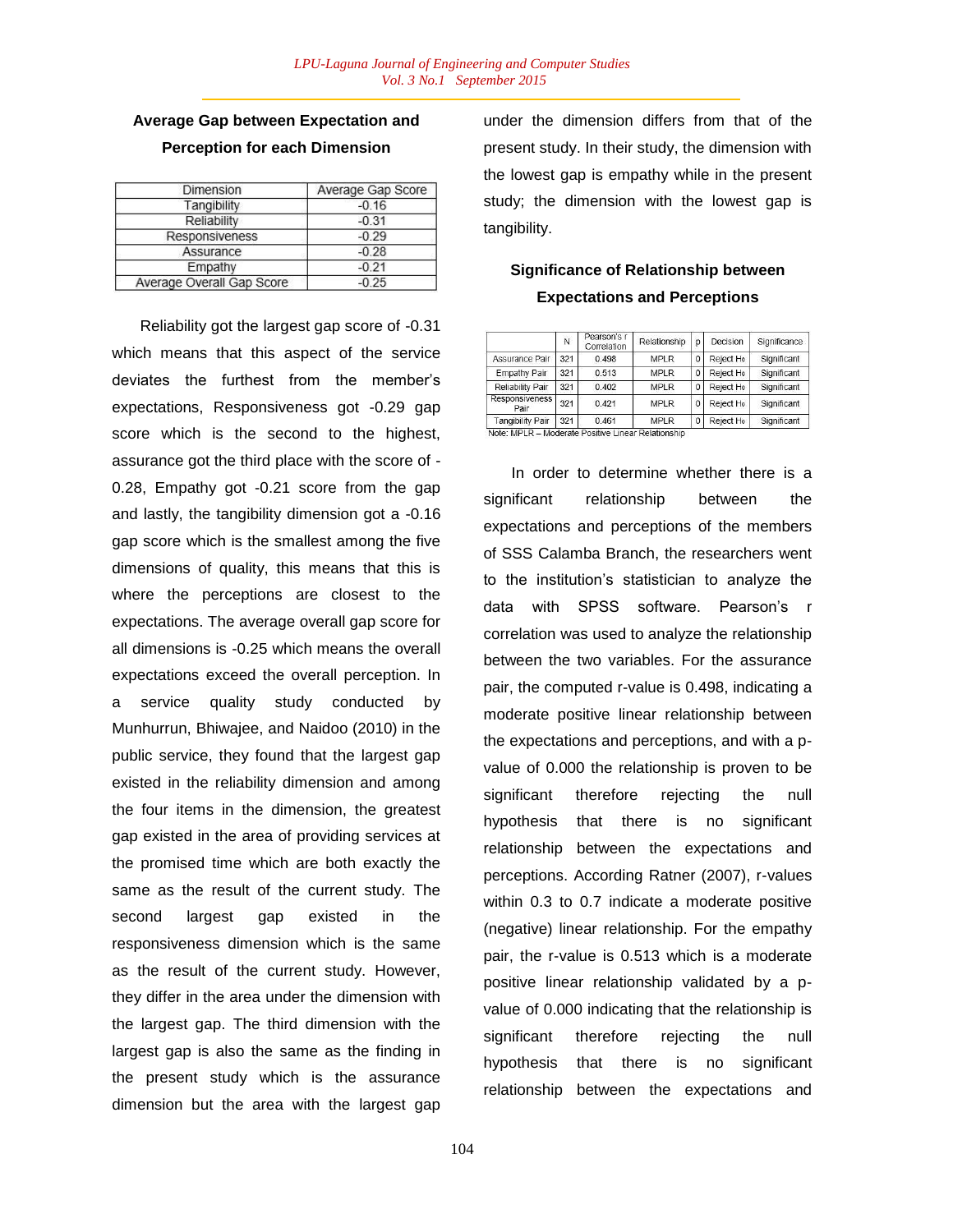perceptions. For the reliability pair, the computed r-value is 0.402, indicating a moderate positive linear relationship between the members" expectations and perceptions, and a p-value of 0.000 supports the significance of the relationship therefore rejecting the null hypothesis that there is no significant relationship between the expectations and perceptions. For the responsiveness pair, the computed r-value is 0.421 which translates to a moderate positive linear relationship between the expectations and perceptions. The p-value for the responsiveness pair is 0.000 meaning that the relationship is significant, therefore, rejecting the null hypothesis that there is no significant relationship between the expectations and perceptions. Finally, for the tangibility pair, the computed r-value is 0.461 which indicates that there is a moderate positive linear relationship between the expectations and perceptions of members. The p-value obtained for the tangibility pair is 0.000 which is less than 0.05, which means that the relationship between the expectations and perceptions is significant and therefore, rejecting the null hypothesis that there is no significant relationship between the expectations and perceptions. According to Rouse (2013), a positive correlation means that an increase or decrease in one variable always predicts the same directional change for the second variable. Having a result of moderate positive linear relationship for all dimensions means that as the perceptions increase, the expectations also tends to increase moderately. According to Gunsch, Joseph, and Wynn (2013), a stastical significance is used to determine whether the outcome of an experiment is the result of a relationship between specific factors or merely the result of chance. A significant relationship denotes that the probability is small that the relationship happened by chance. Therefore the results showing that there is a significance in the relationship between the customers" expectations and perceptions means that the relationship is not coincidental.

# **Respondents' Present Level of Perceived Service Quality**

| Dimensions                | Perception |  |  |
|---------------------------|------------|--|--|
| Assurance                 | 338        |  |  |
| Empathy                   | 3.31       |  |  |
| Reliability               | 3.33       |  |  |
| Responsiveness            | 3 24       |  |  |
| Tangibility               | 3.31       |  |  |
| PERCEIVED SERVICE QUALITY | 3.31       |  |  |

Among all dimensions, the assurance dimension garnered the highest average perception rating which is 3.38. This means that the customers" satisfaction is highest in this dimension. The reliability dimension follows with 3.33. Next are the tangibility and the empathy dimension both having 3.31. And last is the responsiveness dimension with 3.24, which means that the customers' are least satisfied with the responsiveness aspects of the service. The average overall perception score of these dimensions is 3.31 which translates to the present level of perceived service quality. This means that the present level of perceived service quality is at the satisfactory level. In a public service quality measurement by Munhurrun, Bhiwajee, and Naidoo (2010), the assurance dimension was also the highest rated in terms of perception with a score of 2.97 on a scale of 1 to 7. This means that in public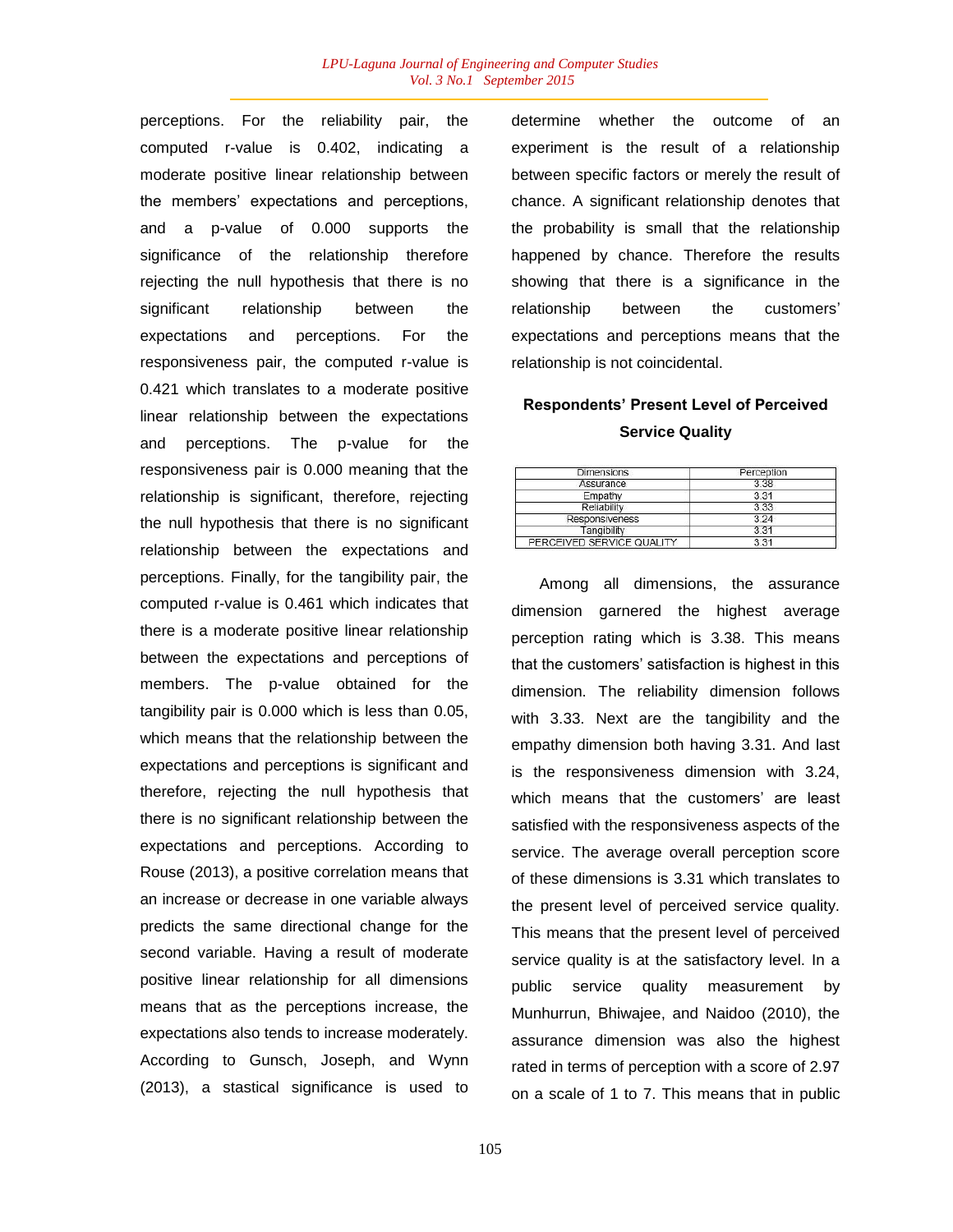services the assurance aspects is where the highest satisfaction of customers is expressed. Similarly, the responsiveness dimension was also the lowest rated in terms of perception in their study with a score of 2.82. This means that in public services, mostly it is in the responsiveness aspect where the services are lacking.

#### **CONCLUSION**

After analyzing the expectation scores and perception scores for each dimension, the researchers have pointed out conclusions as to how the level of expectation and the level of perception of the customers of SSS Calamba Branch Office can be compared in terms of the five dimensions of service quality. The findings make it evident that it is in the assurance dimension where the customers have the highest expectations as well as the highest perceptions. But despite being the highest rated in both categories, the customers" perceptions still fall below their expectations. The empathy dimension is where the expectations and perceptions are both ranked third. However, in this dimension, the perceptions still fall short of the expectations. The reliability dimension resides next to the highest expectation and perception scores but still, the perceptions are still lower than the expectations in this dimension. Along with empathy, the responsiveness dimension also has the third highest expectations. However, in terms of perception, it has the lowest score. Again, in this dimension, the perceptions still fall short of the expectations. The tangibility dimension has the lowest expectations and in terms of perception it also has the third highest score. However, despite having the lowest expectations, the perceptions was still unable to exceed it. All service quality dimensions except for the tangibility dimension have been rated with high importance. Despite falling below expectations, all dimensions got a satisfactory rating but not highly satisfactory. The most important dimension for the customers is the assurance dimension and the highest satisfaction is also in this dimension. The least important dimension for customers is the tangibility dimension and the least satisfaction is found in the responsiveness dimension. According to Sachdev and Verma (2004), a study of banking and insurance services show that both services are particularly poor in the responsiveness aspect of service quality. This statement agrees on the results of the present study in which the responsiveness has the lowest perception score. Sachdev and Verma (2004) added that the tangibility dimension was assessed as least important and the empathy dimension the second least important. This again agrees with the results that shows the tangibility dimension with the lowest expectation score and the empathy dimension with the second lowest.

After an analysis of the gaps between the perceptions and the expectations of the customers of SSS Calamba Branch, the researchers were able to pinpoint the areas where the perceptions are closest to the expectations and also where the perceptions are furthest to the expectations. It is clear that the area of tangibility is where the perceptions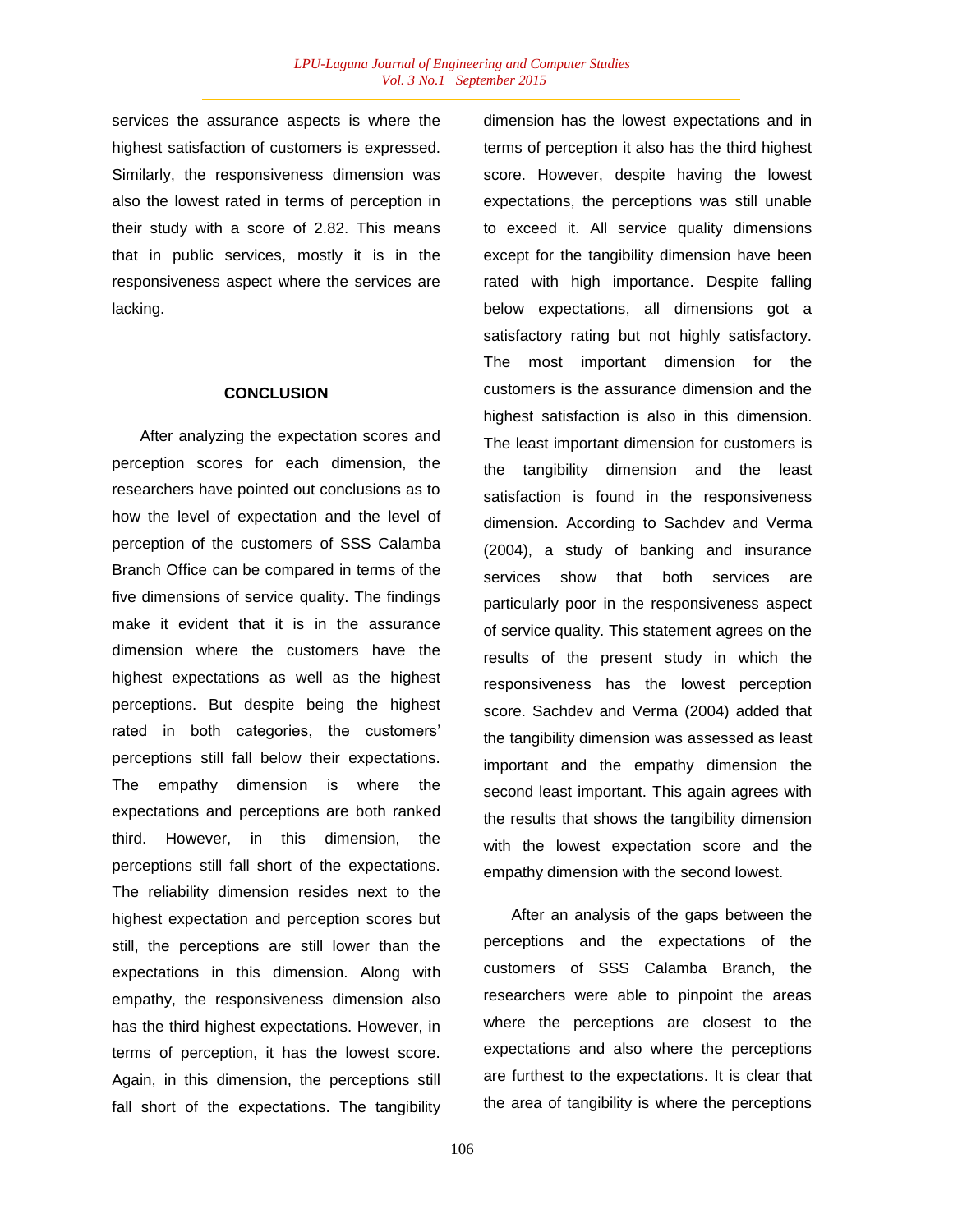are closest to the expectations since it is where the smallest gap exists. This means that SSS Calamba Branch is close to meeting the expectations of their customers in terms of the physical aspects of their services. Next to tangibility is the empathy dimension which ranks next as to where the perceptions are closest to the expectations. The three other dimensions which are reliability, responsiveness, and assurance are closely related in terms of gap in which the perceptions can be seen falling way below the expectations. However, among these three, it can be seen that the reliability dimension has the largest gap. The researchers concluded that in each and every dimensions of the service of SSS Calamba Branch, the level of perceptions is always falling short of the level of expectations. In a service quality study conducted by Munhurrun, Bhiwajee, and Naidoo (2010) in the public service, they found out that the largest gap existed in the reliability dimension and among the four items in the dimension, the greatest gap existed in the area of providing services at the promised time which are both exactly the same as the result of the current study. The second largest gap existed in the responsiveness dimension which is the same as the result of the current study. However, they differ in the area under the dimension with the largest gap. The third dimension with the largest gap is also the same as the finding in the present study which is the assurance dimension. But the area with the largest gap under the dimension differs from that of the present study. In their study, the dimension with the lowest gap is empathy while in the present study, the dimension with the lowest gap is tangibility.

After analyzing the results of the correlations, in order to find out whether there is a significant relationship between the customers" expectations and perceptions, the researchers have concluded that all the expectation and perception pairs for each dimension have a moderate positive linear relationship and that all their relationships are significant. Finding that there is a moderate positive linear relationship between the customers" expectations and perceptions and that the relationship is significant led to the rejection of the null hypothesis which states that there is no significant relationship between the two. The moderate positive linear relationship means that as the customers" perception increases, the customers" expectations also tend to increase moderately. The significance of the relationship means that the moderate positive linear relationship between the customers' expectations and perceptions is not coincidental. According to Rouse (2013), a positive correlation means that an increase or decrease in one variable always predicts the same directional change for the second variable. Having a moderate positive linear relationship means that as the customers" perceptions increase, their expectations also tends to increase moderately. According to Gunsch, Joseph, and Wynn (2014), a stastical significance is used to determine whether the outcome of an experiment is the result of a relationship between specific factors or merely the result of chance. A significant finding denotes that the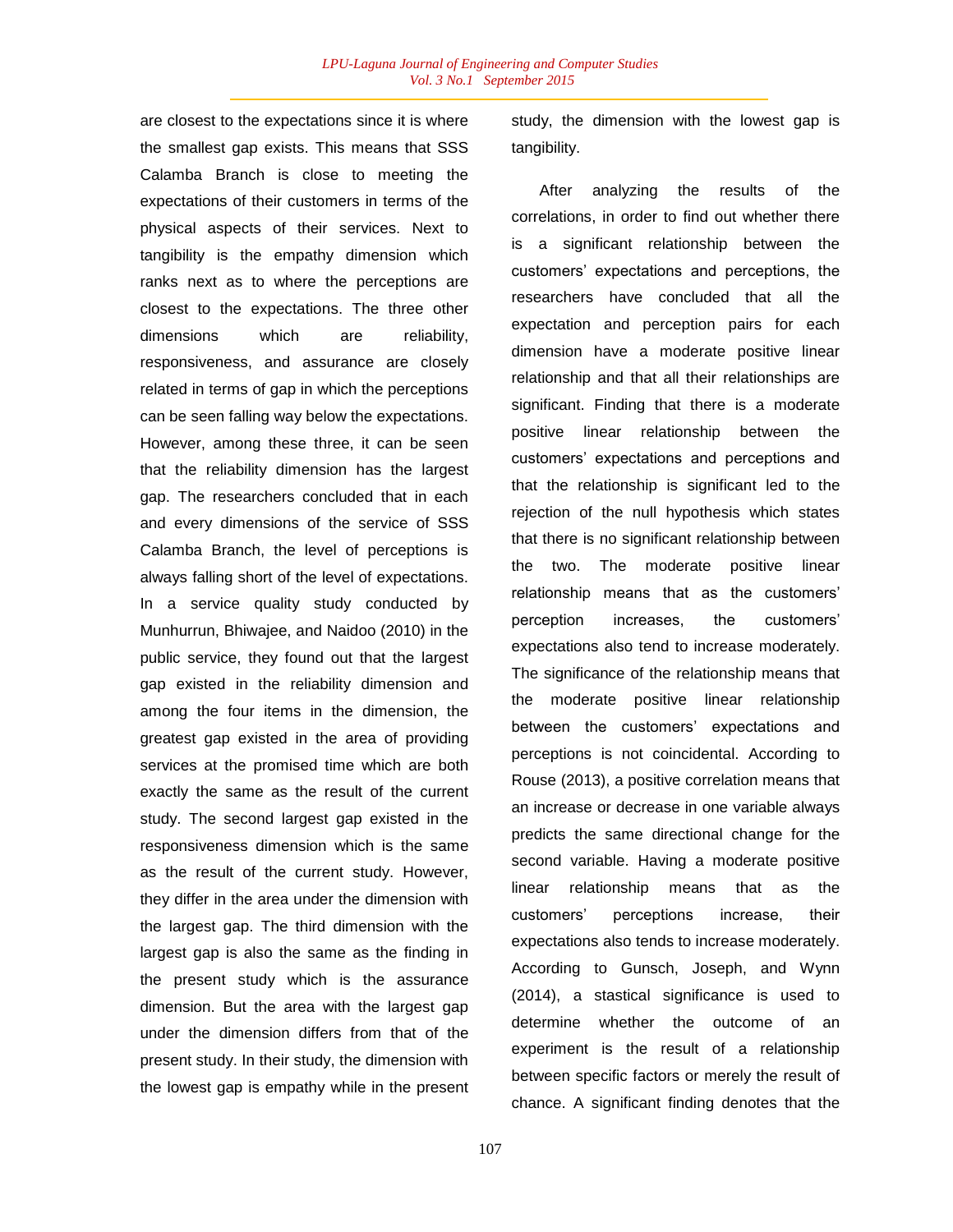probability is small that the relationship happened by chance. A significant relationship between customers" expectations and perceptions means that having a moderate positive linear relationship between the two is not coincidental.

After analyzing the average perception scores for every dimension of service quality and analyzing the overall average perception scores, the researchers have determined the strongest aspect as well as the weakest aspect of the services provided by SSS Calamba Branch, as well as the present level of perceived service quality. The researchers conclude that the assurance aspect is where the services of SSS Calamba Branch is the strongest, despite having the third largest gap, it has received the highest satisfaction rating among all other service quality dimensions. The researchers also concluded that the responsiveness aspect is where the branch"s services fell short. It received the lowest satisfaction rating and it has also the second largest gap score. Despite those two dimensions being the strongest and the weakest aspect, both of them remain within the satisfactory level. Finally, the satisfaction rating for the overall service which equates to the present level of perceived service quality is concluded to be within the satisfactory level which means that the members from SSS Calamba Branch are satisfied with the services delivered by the branch. In a public service quality measurement by Munhurrun, Bhiwajee, and Naidoo (2010), the assurance dimension was also the highest rated in terms of perception with a score of 2.97 on a scale of 1

to 7. This means that in public services the assurance aspects is where the highest satisfaction of customers is expressed. Similarly, the responsiveness dimension was also the lowest rated in terms of perception in their study with a score of 2.82. This means that in public services, mostly it is in the responsiveness aspect where the services are lacking.

In light of the findings and conclusions, the researchers propose that the branch should focus on improving their employees in the area of responsiveness. The branch should train their employees to improve their skills in customer service. Attitude improvement towards willingness in helping the customers should also be covered in the training. The promptness of the service can also be improved through gaining more knowledge and skills on the part of the employees. Finally, in improving the communication between employees and customers in order to provide information about the exact service delivery time, the branch should utilize mass communication technology like installing a microphone and speaker system in the entire facility.

### **RECOMMENDATION**

Based on the findings and conclusions presented in the study, the researchers have formulated several recommendations for the improvement of the aspects of the services of SSS Calamba Branch Office: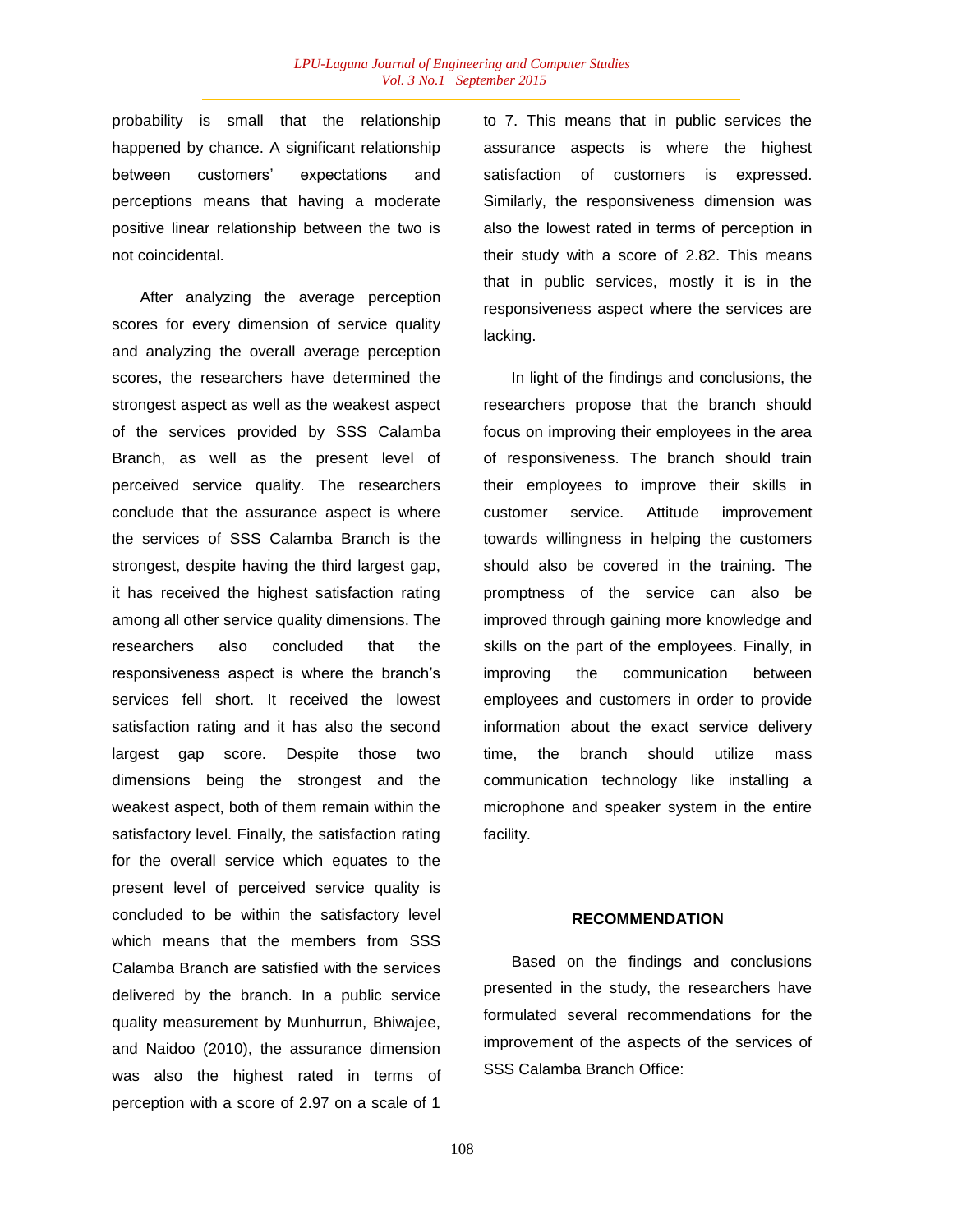- It is in the responsiveness dimension where the services of SSS Calamba Branch was found to be the weakest; therefore, the researchers suggest that the management should focus on this dimension and its underlying factors.
- The best course of action the branch can take is to provide training to employees which focus on improving each of the factors under the responsiveness dimension.
- Other improvement options for each factor are also proposed by the researchers to improve overall satisfaction in the responsiveness area of the service. The "never too busy to respond to requests" factor was the lowest rated among the factors of responsiveness. This factor can be improved through additional employees that will specifically handle simple requests that needs immediate responses. This action would also improve the factor "always willing to help" since there is already someone dedicated in helping the members in need.
- Providing prompt services can be improved through additional employees working on complex transactions or additional counters for services with long processing time.
- In the "informs exactly when services will be provided" factor, an improvement that can be used is with the aid of a microphone and speaker system to broadcast to the entire branch the number of the member

for the next transaction on a specific counter.

The researchers have also thought of some ways to organize the workplace and hasten the transactions:

- The researchers thought that the management should consider using retractable belt stanchions for the queues in order to keep the waiting lines straight for each counter and avoid other members in getting mixed up in the queue.
- A consideration for the addition of digital LED boards for every counter that display the number for the current transaction is also suggested to keep the members updated of the numbers being processed.
- The researchers have also noticed that the UMID Capture Station has the slowest transactions among all counters and they thought that adding another employee to help divide the workload would hasten the process.

Other areas needing improvement were also noticed by the researchers:

 First and foremost, there"s always the problem with the large crowd during peak days which are Mondays and Fridays. Due to the large number of people coming on those days, the branch area becomes too crowded resulting in discomfort for both the members and the employees. The branch deals with this problem through limiting the number of people inside and asking the other members to wait outside for the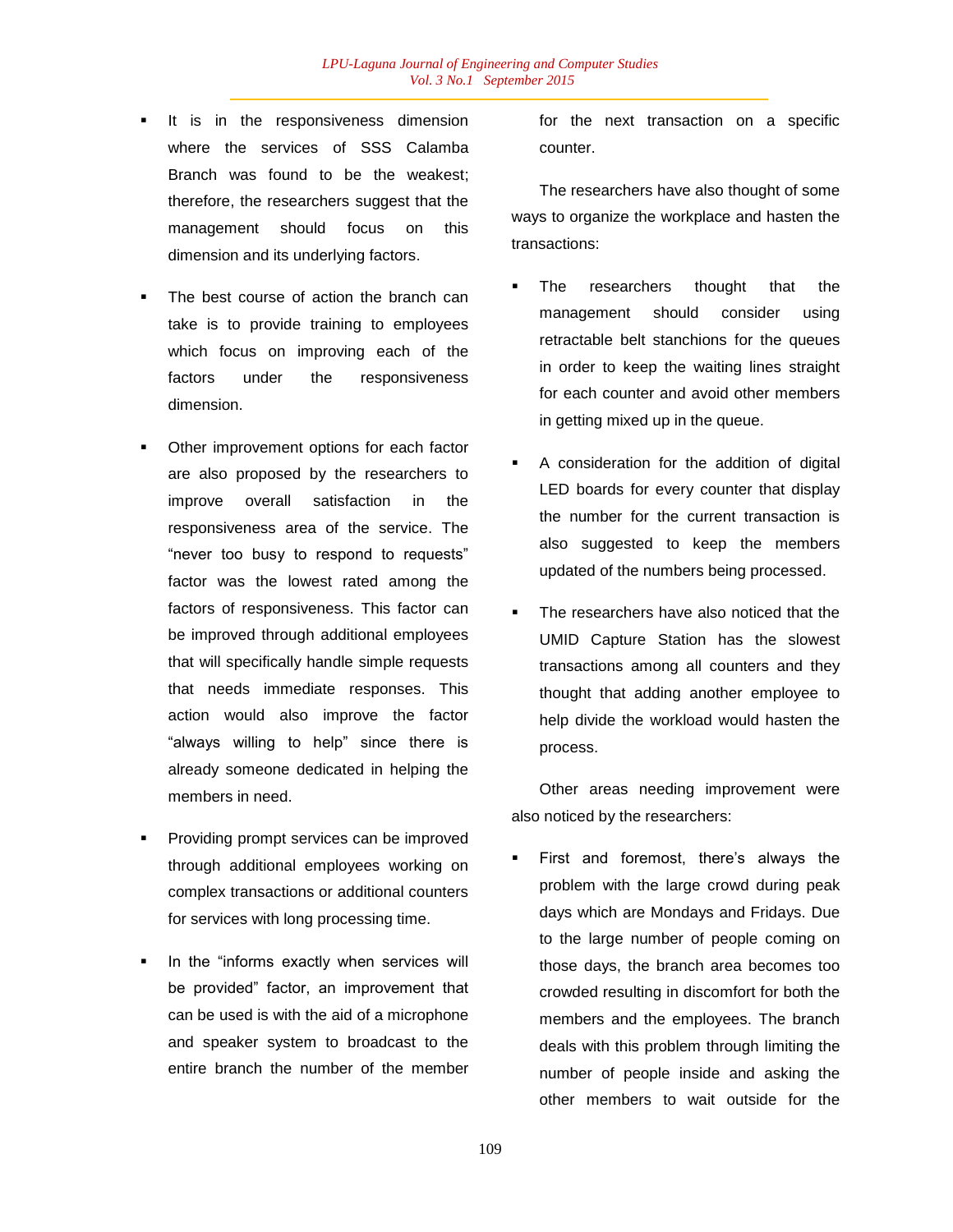transaction. However, doing this makes it hard for the members to wait due to the discomfort of waiting outside. The researchers believe that a better way to address this problem is to renovate and expand the facility if feasible. Providing a larger lounge for waiting will make it easier for the members to wait since it is more comfortable with the air-conditioning inside the building. Also, creating a separate exit will make it easier for members who are done with their transactions to leave the building and at the same time avoid traffic in the entrance.

- If improving the facility is not feasible, there are simple ways to reduce the crowd during peak days. One solution is through informing the members about the other close branches and about the location of the mini service kiosks such as the one in Waltermart Makiling. Knowing about these branches and mini kiosks will provide other options for members on where to go for transactions.
- Another solution is through providing detailed information about their operating hours and days. Informing the members about the peak days and about when transactions are fewer can help in balancing out the incoming members daily.

Finally, the researchers have formulated several courses of actions to address the weaknesses of the present study for the benefit of future researchers planning to conduct a similar public insurance service quality assessment:

- The SERVQUAL methodology includes an allocation of importance weights to each of the five service quality dimensions to achieve weighted scores. Considering the respondents of the study, which includes the elderly and those who didn"t have enough educational attainment, the researchers decided to disregard the allocations of importance weights which is a total of 100 points that should be allocated to each dimension according to the respondent"s preference. Since this part was not used in the study, the researchers have only achieved unweighted scores. For future attempts, the researchers recommend administering the allocation of importance weights if there is no hindrance present. The inclusion of importance weights in the methodology will lead to more meaningful output.
- The present study also lacks feedback from the employees of the branch. The researchers were not able to conduct interviews because their actions were only limited to conducting surveys which is part of the agreement with the administrator. Because of this, the opinion of the employees on how they perceive the expectations of their customers and on the quality of the services they provide remain unknown. For future attempts, the researchers recommend that interviews should be conducted, if possible. Conducting interviews will determine the views of the employees regarding their perception of what the customers expect and how good the services they provide.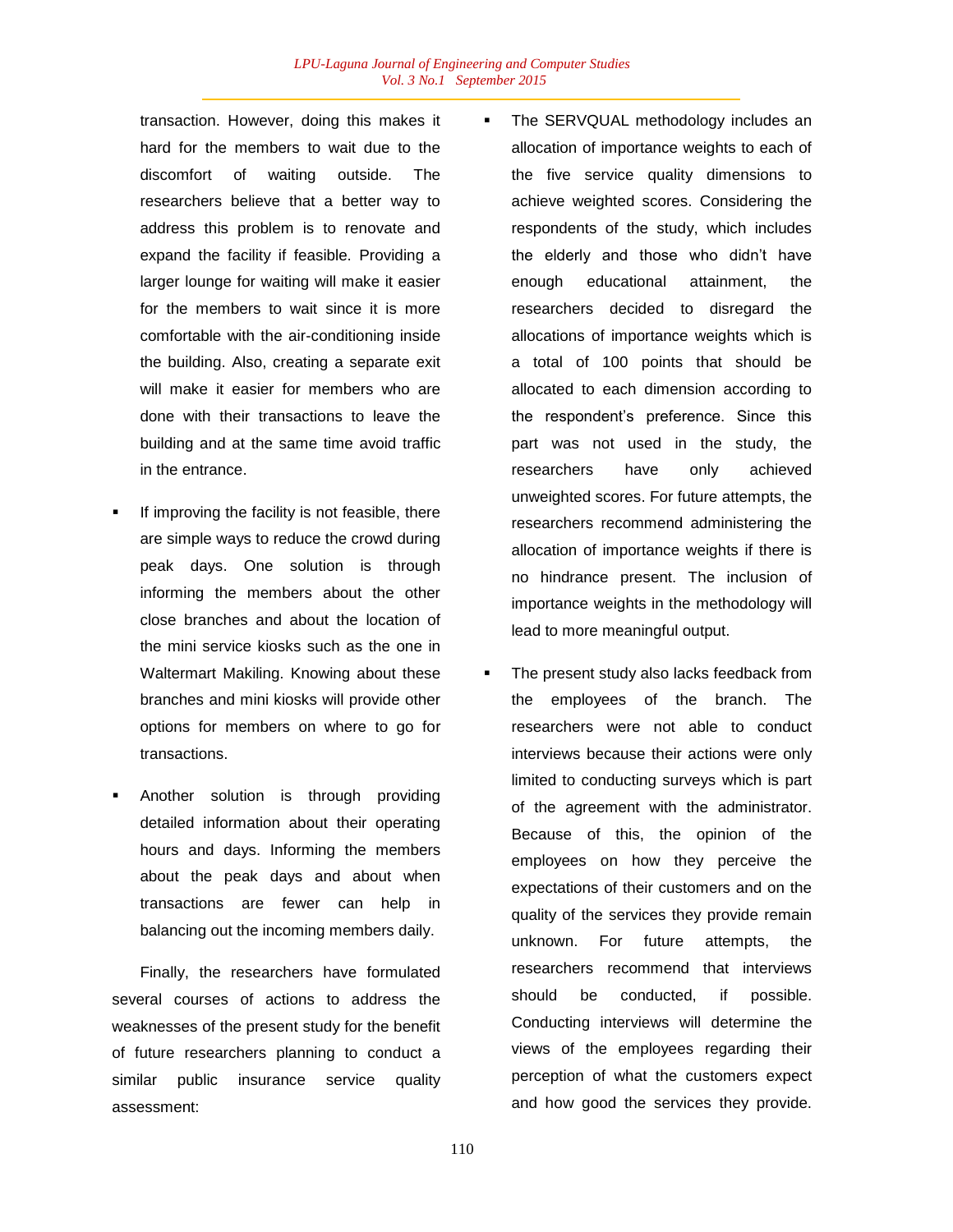The feedback from the interviews will be beneficial in determining whether the actual expectations of the customers are the same as what the employees think of the customers" expectations and whether the perception of the customers are the same as what the employees think of on the quality of the services they provide.

### **REFERENCES**

- [1] Abelgas, VG. (2013), *A Wrong Sense of Public Service at SSS*, Global Balita, Retrieved March 23, 2014, from http://globalbalita.com/2013/10/16/a-wrongsense-of-public-service-at-sss/
- [2] Alamgir M., Shamsuddoha M. (2004), *Service Quality Dimensions: A Conceptual Analysis*, The Chittagong University Journal of Business Administration, vol. 19, p. 5.
- [3] Almossawi, M. (2001), *Bank Selection Criteria Employed by College Students in Bahrain: An Empirical Analysis*, Int. J. Bank. Mark. 19(3), pp. 115-125.
- [4] Angelova, B., Zekiri, J. (2011), *Measuring Customer Satisfaction with Service Quality Using American Satisfaction Model (ACSI Model),* International Journal of Academic Research, vol. 1(3), p. 232.
- [5] Austero, B. (2013), *Justify SSS directors" bonuses*, MST Opinion, Manila Standard Today, Retrieved March 23, 2014, from http://manilastandardtoday.com/2013/10/08 /justify-sss-directors-bonuses/
- [6] Beer, M. (2003), *Why Total Quality Management Programs Do not Persist The role of Management Quality and Implication*

*for Leading a TQM Transformation* , Decision Science, Vol.34.,No.4, 2003, pp 624-642.

- [7] Besterfield, DH. (2009), *Quality Control (3rd ed.), Pearson Education Inc*., p. 2.
- [8] Brysland, A. & Curry, A. (2001), *Service Improvements in Public Services using SERVQUAL*, Managing Service Quality, vol. 11(6), p. 389-401
- [9] Del Castillo, B. (2013), *Proposed SSS premium hike – the real issue*, Business Mirror, Retrieved March 23, 2014, from http://www.businessmirror.com.ph/index.ph p/en/news/opinion/16137-proposed-ssspremium-hike-the-real-issue
- [10] Donnelly, Mike, Kerr, Neil J., Rimmer, Russell & Shiu, Edward M. (2006), *Assessing the Quality of Police Services using SERVQUAL*, Policing: An International Journal of Police Strategies & Management, vol. 29(1), p. 92-105
- [11] Eboli, L., Mazzulla, G. (2011), *A Methodology for Evaluating Transit Service Quality Based on Subjective and Objective Measures from the Passenger"s Point of View*, Journal of Public Transportation, vol. 12(3), p. 21.
- [12] Gowan, M., Seymour, J., Ibarreche, S. & Lackey, C. (2001), *Service Quality in a Public Agency: Same Expectations but Different Perceptions by Employees, Managers, and Customers*, Journal of Quality Management, vol. 6, p. 275-291
- [13] Gunsch, J., Joseph, A., Wynn, LS. (2013), *What is Statistical Significance?*, Retrieved June 11, 2014, from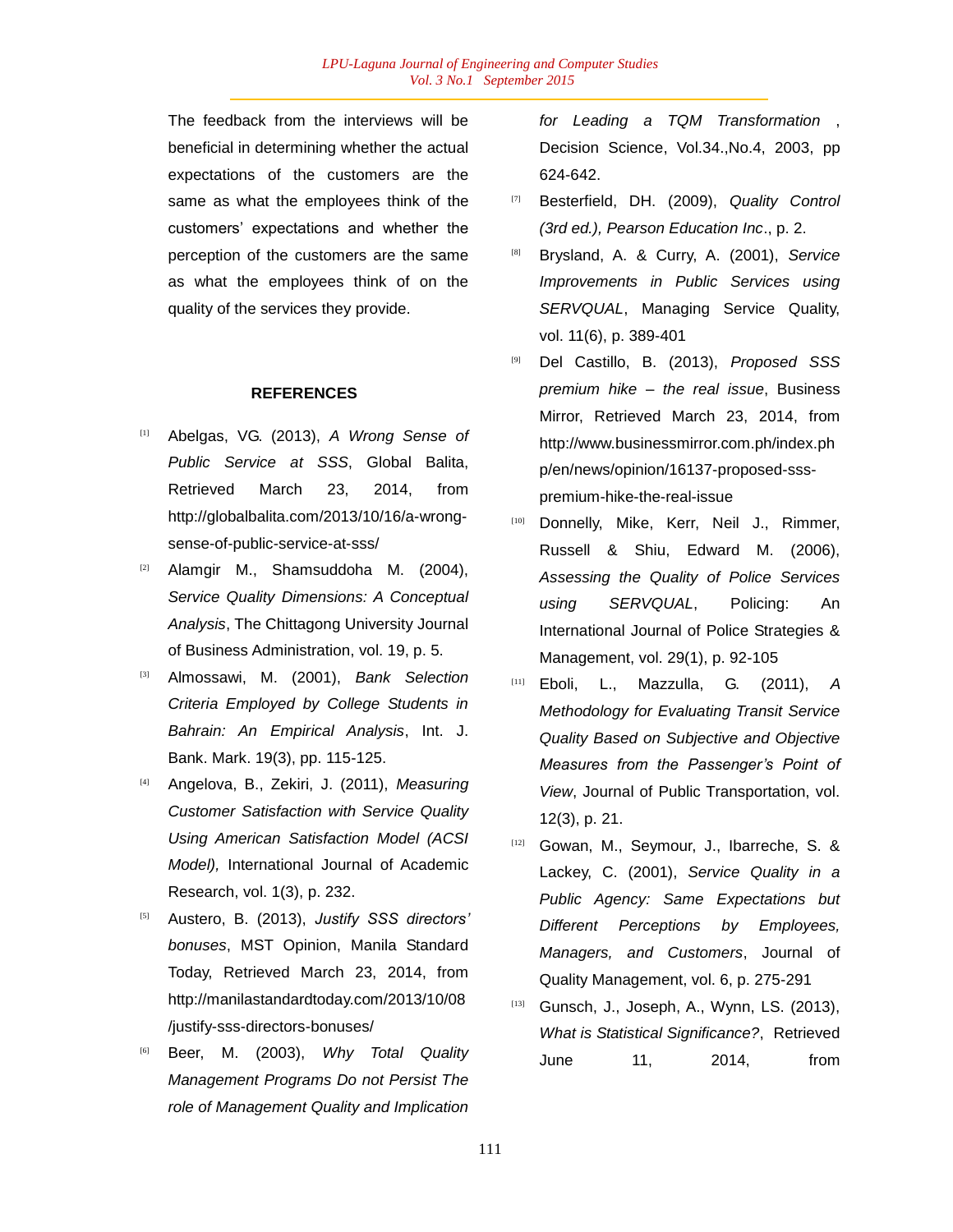http://www.wisegeek.org/what-is-statisticalsignificance.html

- [14] Han, SL., Baek S. (2004), *Antecedents and Consequences of Service Quality in Online Banking: An Application of the SERVQUAL Instrument*, Advances in Consumer Research, vol. 31, p. 208.
- [15] Ilhaamie, AGA. (2010), *Service Quality in Malaysian Public Service: Some Findings*, International Journal of Trade, Economics, and Finance, vol. 1(1), p. 40.
- [16] Kotler, Philip. (2003), *Management Marketing*, New Jersey, United States of America, p. 415.
- [17] Landrum, H., Prybutok, V., Zhang, X., Peak D. (2009), *Measuring IS system service quality with SERVQUAL: Users" perceptions of relative importance of the five SERVPERF dimensions*, the International Journal of an Emerging Transdiscipline, vol. 12, p. 20.
- [18] Markovic, S., Raspor, S. (2004), *Measuring perceived service quality using servqual: a case study of the Croatian hotel industry*, Management Journal, Vol. 5(3), p. 195.
- [19] Mohammad, AAS., Alhamadani, SYM. (2011), *Service quality perspectives and customer satisfaction in commercial banks working in Jordan*, Eurojournals, Issue 14, p. 62.
- Mokhlis, S., Aleesa, Y., Mamat, I. (2011), *Municipal Service Quality and Citizen Satisfaction in Southern Thailand*, Journal of Public Administration and Governance, vol. 1(1), pp. 123-124.
- [21] Munhurrun, PR., Bhiwajee, SD., Naidoo, P. (2010), *Service Quality in the Public*

*Service*, International Journal of Management and Marketing Research, vol. 3(1), p. 45.

- [22] Parasuraman, A., Zeithaml, V.A. and Berry, L.L. (1988), *SERVQUAL: a multiple item scale for measuring consumer perception of service quality,* Journal of Retailing, Vol. 64 No. 1, pp. 12-37.
- [23] Parasuraman, A., Zeithaml, V.A. and Berry, L.L. (2001), *Refinement and Reassessment of the SERVQUAL Scale*, Journal of Retailing, vol. 67(4), p. 445.
- [24] Ratner, B. (2007), *The Correlation Coefficient: Definition*. Retrieved June 3, 2014, from http://www.dmstat1.com/res/TheCorrelation CoefficientDefined.html
- [25] Remo, MV. (2012), *SSS criticized over excessive loans, delinquencies*, Philippine Daily Inquirer, Retrieved March 23, 2014, from http://business.inquirer.net/96951/ssscriticized-over-excessive-loansdelinquencies
- [26] Rouse, M. (2013), *Definition of Positive Correlation*, Retrieved June 11, 2014, from http://whatis.techtarget.com/definition/positi ve-correlation
- [27] Sachdev, SB., Verma, HV., (2004), *Relative Importance of Service Quality Dimensions: A Multisectoral Study,* Journal of Services Research, Vol. 4(1), p. 111.
- [28] Seth, N., Deshmukh, SG., Vrat, P. (2005), *Service quality models: a review*, International Journal of Quality, vol. 22(9), p. 913.
- [29] Shanka, MS. (2012), *Bank Service Quality, Customer Satisfaction, and Loyalty in*